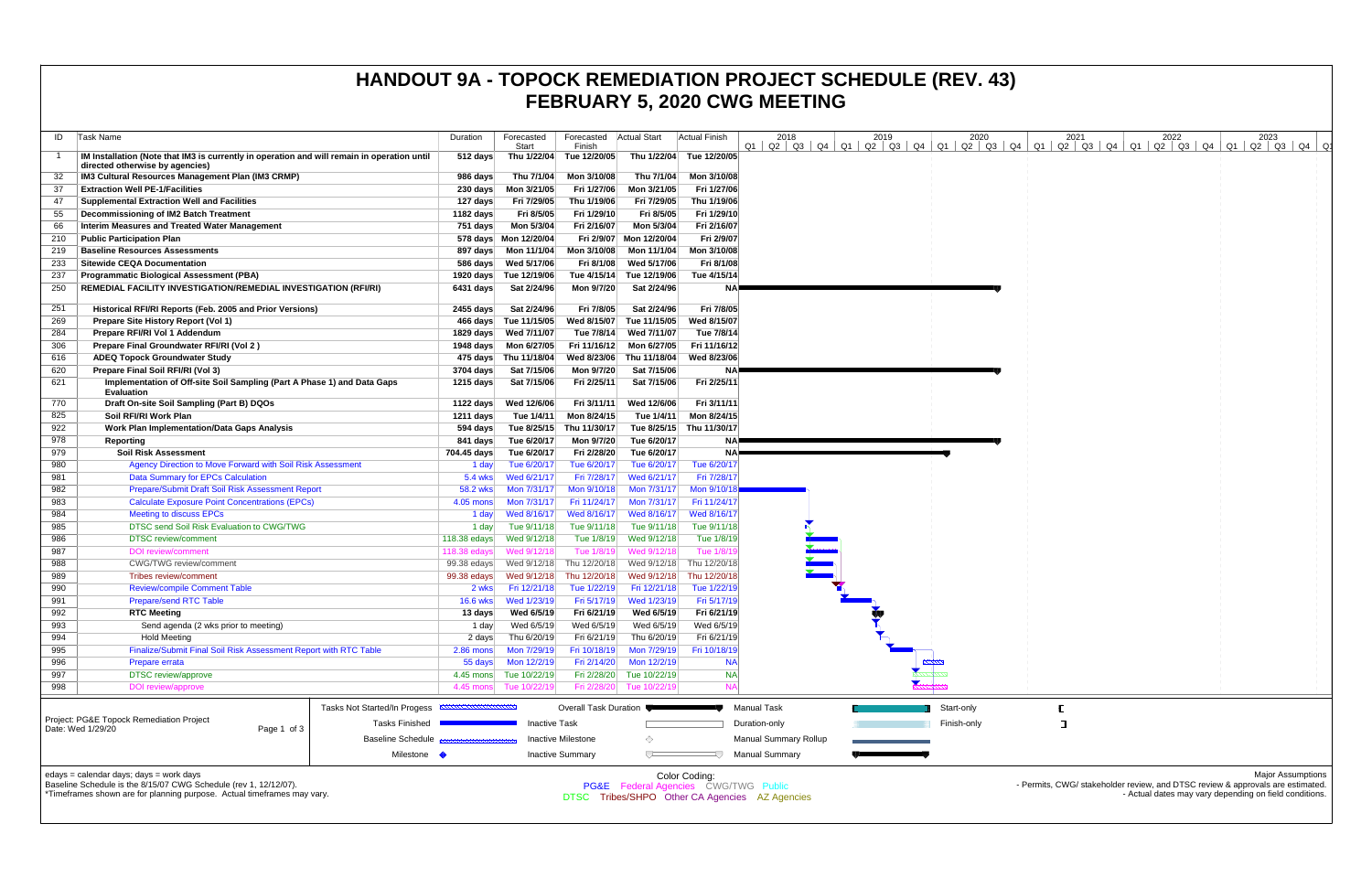| ID           | Task Name                                                                                                                                                                              | Duration           | Forecasted<br>Start        | Forecasted   Actual Start<br>Finish |                                     | <b>Actual Finish</b>                                                                                    | 2018<br>2019<br>$Q1$   $Q2$   $Q3$   $Q4$   $Q1$   $Q2$   $Q3$   $Q4$   $Q1$   $Q2$   $Q3$   $Q4$   $Q1$   $Q2$   $Q3$   $Q4$   $Q1$ | 2020        | 2021 | 2023<br>2022<br>Q2   Q3   Q4   Q1   Q2   Q3   Q4   Q1                                                                                                                |
|--------------|----------------------------------------------------------------------------------------------------------------------------------------------------------------------------------------|--------------------|----------------------------|-------------------------------------|-------------------------------------|---------------------------------------------------------------------------------------------------------|--------------------------------------------------------------------------------------------------------------------------------------|-------------|------|----------------------------------------------------------------------------------------------------------------------------------------------------------------------|
| 999          | <b>RFI/RI Volume 3</b>                                                                                                                                                                 | 813 days           | Fri 7/28/17                | Mon 9/7/20                          | Fri 7/28/17                         | NA                                                                                                      |                                                                                                                                      |             |      |                                                                                                                                                                      |
| 1000         | Prepare Draft RFI/RI Vol 3 Report                                                                                                                                                      | 29.43 mons         | Fri 7/28/17                | Mon 12/9/19                         | Fri 7/28/17                         | Mon 12/9/19                                                                                             |                                                                                                                                      |             |      |                                                                                                                                                                      |
| 1001         | DTSC sends report to CWG/TWG and Tribes                                                                                                                                                | 1 day              | Tue 12/10/19               |                                     | Tue 12/10/19 Tue 12/10/19           | Tue 12/10/19                                                                                            |                                                                                                                                      |             |      |                                                                                                                                                                      |
| 1002         | <b>CWG/TWG</b> review/comment                                                                                                                                                          | 80.38 edays        | Tue 12/10/19               | Fri 2/28/20                         | Tue 12/10/19                        | <b>NA</b>                                                                                               |                                                                                                                                      |             |      |                                                                                                                                                                      |
| 1003         | Tribes review/comment                                                                                                                                                                  |                    | 80.38 edays Tue 12/10/19   |                                     | Fri 2/28/20 Tue 12/10/19            | <b>NA</b>                                                                                               | <b>Summer</b>                                                                                                                        |             |      |                                                                                                                                                                      |
| 1004         | <b>DTSC</b> review/comment                                                                                                                                                             |                    | 97.38 edays Tue 12/10/19   |                                     | Mon 3/16/20 Tue 12/10/19            | <b>NA</b>                                                                                               |                                                                                                                                      |             |      |                                                                                                                                                                      |
| 1005         | <b>DOI</b> review/comment                                                                                                                                                              | 97.38 edays        | Tue 12/10/19               |                                     | Mon 3/16/20 Tue 12/10/19            | <b>NA</b>                                                                                               |                                                                                                                                      |             |      |                                                                                                                                                                      |
| 1006         | Review/compile Comment Table (duration will be verified after receipt of<br>comments and directives)                                                                                   | 31 edays           | Tue 3/17/20                | Fri 4/17/20                         | <b>NA</b>                           | <b>NA</b>                                                                                               |                                                                                                                                      |             |      |                                                                                                                                                                      |
| 1007         | DTSC/DOI/PG&E hold comment clarification meeting (date is tentative)                                                                                                                   | 0 days             | Wed 3/18/20                | Wed 3/18/20                         | NA                                  | NA                                                                                                      | 3/18                                                                                                                                 |             |      |                                                                                                                                                                      |
| 1008         | Prepare/send RTC Table (duration will be verified after receipt of comments)                                                                                                           | 4 wks              | Tue 4/21/20                | Mon 5/18/20                         | <b>NA</b>                           | <b>NA</b>                                                                                               |                                                                                                                                      |             |      |                                                                                                                                                                      |
| 1009         | <b>RTC Meeting</b>                                                                                                                                                                     | 10 days            | Mon 5/25/20                | Mon 6/8/20                          | <b>NA</b>                           | <b>NA</b>                                                                                               |                                                                                                                                      |             |      |                                                                                                                                                                      |
| 1010         | Send agenda (2 wks prior to meeting)                                                                                                                                                   | 0 days             | Mon 5/25/20                | Mon 5/25/20                         | <b>NA</b>                           | <b>NA</b>                                                                                               |                                                                                                                                      | 5/25        |      |                                                                                                                                                                      |
| 1011         | <b>Hold Meeting</b>                                                                                                                                                                    | 0 days             | Mon 6/8/20                 | Mon 6/8/20                          | <b>NA</b>                           | <b>NA</b>                                                                                               |                                                                                                                                      | 6/8         |      |                                                                                                                                                                      |
| 1012         | Prepare Revised RFI Volume 3 with RTC Table (duration is estimated, to be<br>verified after completion of RTCs)                                                                        | 2 mons             | Wed 6/10/20                | Thu 8/6/20                          | <b>NA</b>                           | <b>NA</b>                                                                                               |                                                                                                                                      |             |      |                                                                                                                                                                      |
| 1013         | DTSC review/approve Revised RFI/RI Vol. 3 Report                                                                                                                                       | 1 mon              | Mon 8/10/20                | Mon 9/7/20                          | <b>NA</b>                           | <b>NA</b>                                                                                               |                                                                                                                                      |             |      |                                                                                                                                                                      |
| 1014         | DOI review/approve Revised RFI/RI Vol. 3 Report                                                                                                                                        | 1 mon              | Mon 8/10/20                | Mon 9/7/20                          | <b>NA</b>                           |                                                                                                         |                                                                                                                                      |             |      |                                                                                                                                                                      |
| 1015         | GROUNDWATER CORRECTIVE MEASURES/REMEDIAL ALTERNATIVE DEVELOPMENT                                                                                                                       | 2835 days          |                            | Mon 3/29/04 Wed 12/31/14            |                                     | Mon 3/29/04 Wed 12/31/14                                                                                |                                                                                                                                      |             |      |                                                                                                                                                                      |
| 1163         | <b>CORRECTIVE MEASURE STUDY/FEASIBILITY STUDY (CMS/FS) AND RISK</b><br><b>ASSESSMENT</b>                                                                                               |                    | 4885 days Mon 12/16/02     |                                     | Fri 7/23/21 Mon 12/16/02            | NA!                                                                                                     |                                                                                                                                      |             |      |                                                                                                                                                                      |
| 1345         | <b>STATEMENT OF BASIS</b>                                                                                                                                                              | 3130.6 days        | Mon 1/4/10                 | Thu 12/23/21                        | Mon 1/4/10                          | NAP                                                                                                     |                                                                                                                                      |             |      |                                                                                                                                                                      |
| 1360         | <b>RECORD OF DECISION</b>                                                                                                                                                              | 3231 days          | Fri 12/18/09               | Wed 4/27/22                         | Fri 12/18/09                        | <b>NA</b>                                                                                               |                                                                                                                                      |             |      |                                                                                                                                                                      |
| 1383         | Section 106 Programmatic Agreement (PA)                                                                                                                                                | 1858 days          |                            | Fri 10/10/08 Wed 11/18/15           | Fri 10/10/08                        | <b>NA</b>                                                                                               |                                                                                                                                      |             |      |                                                                                                                                                                      |
| 1416         | <b>EIR DOCUMENTATION</b>                                                                                                                                                               | 1449 days          | Thu 9/1/05                 | Wed 3/2/11                          | Thu 9/1/05                          | Wed 3/2/11                                                                                              |                                                                                                                                      |             |      |                                                                                                                                                                      |
| 1489         | <b>DESIGN, PERMITTING, AND CONSTRUCTION OF GROUNDWATER REMEDY</b>                                                                                                                      | 1889 days          | Mon 1/31/11                | Tue 4/24/18                         | Mon 1/31/11                         | Tue 4/24/18                                                                                             |                                                                                                                                      |             |      |                                                                                                                                                                      |
| 1490         | Corrective Measure Implementation/Remedial Design (CMI/RD) Workplan                                                                                                                    |                    | 199 days    Mon 1/31/11    | Thu 11/3/11                         | Mon 1/31/11                         | Thu 11/3/11                                                                                             |                                                                                                                                      |             |      |                                                                                                                                                                      |
| 1504         | Remedial Design (Preliminary, Intermediate, and Pre-Final/Final)                                                                                                                       | 1723 days          | Tue 9/20/11                | Tue 4/24/18                         | Tue 9/20/11                         | Tue 4/24/18                                                                                             |                                                                                                                                      |             |      |                                                                                                                                                                      |
| 1677         | <b>Community Outreach</b>                                                                                                                                                              | 1710 days          | Fri 10/7/11                | Tue 4/24/18                         | Fri 10/7/11                         | Tue 4/24/18                                                                                             |                                                                                                                                      |             |      |                                                                                                                                                                      |
| 1687         | <b>Project Contracting</b>                                                                                                                                                             | 2.9 mons           | Wed 4/4/18                 | Wed 6/27/18                         | Wed 4/4/18                          | NA                                                                                                      | ,,,,,,,,,                                                                                                                            |             |      |                                                                                                                                                                      |
| 1688         | Construction (this is a preliminary construction schedule for planning purposes)                                                                                                       | <b>1836.9 days</b> | Wed 6/27/18                | Tue 7/8/25                          | Wed 6/27/18                         | <b>NA</b>                                                                                               |                                                                                                                                      |             |      |                                                                                                                                                                      |
| 1689         | <b>Pre-Construction</b>                                                                                                                                                                | 68 days            | <b>Wed 6/27/18</b>         | <b>Sun 9/30/18</b>                  | <b>Wed 6/27/18</b>                  | <b>Sun 9/30/18</b>                                                                                      |                                                                                                                                      |             |      |                                                                                                                                                                      |
| 1696         | <b>Construction and Start-up Activities</b><br>Stakeholder Attending Construction Kick-Off Meeting at Site                                                                             | 1767.9 days        | Tue 10/2/18                | Tue 7/8/25<br>Tue 10/2/18           | Tue 10/2/18<br>Tue 10/2/18          | <b>NA</b>                                                                                               |                                                                                                                                      |             |      |                                                                                                                                                                      |
| 1697<br>1698 | Stakeholder Attending Construction Kick-Off Meeting at Site                                                                                                                            | 1 day<br>1 day     | Tue 10/2/18<br>Tue 10/2/18 | Tue 10/2/18                         | Tue 10/2/18                         | Tue 10/2/18<br>Tue 10/2/1                                                                               |                                                                                                                                      |             |      |                                                                                                                                                                      |
| 1699         | Stakeholder Attending Construction Kick-Off Meeting at Site                                                                                                                            | 1 day              | Tue 10/2/18                | Tue 10/2/18                         | Tue 10/2/18                         | Tue 10/2/18                                                                                             |                                                                                                                                      |             |      |                                                                                                                                                                      |
| 1700         | Stakeholder Attending Construction Kick-Off Meeting at Site                                                                                                                            | 1 day              | Tue 10/2/18                | Tue 10/2/18                         | Tue 10/2/18                         | Tue 10/2/18                                                                                             |                                                                                                                                      |             |      |                                                                                                                                                                      |
| 1701         | Stakeholder Attending Construction Kick-Off Meeting at Site                                                                                                                            | 1 day              | Tue 10/2/18                | Tue 10/2/18                         | Tue 10/2/18                         | Tue 10/2/18                                                                                             |                                                                                                                                      |             |      |                                                                                                                                                                      |
| 1702         | <b>Major Phase 1 Construction Activities</b>                                                                                                                                           | 717 days           |                            |                                     | Thu 10/4/18 Wed 6/30/21 Thu 10/4/18 | <b>NA</b>                                                                                               |                                                                                                                                      |             |      |                                                                                                                                                                      |
| 1703         | <b>Build Construction Headquarters</b>                                                                                                                                                 | 9.67 mons          | Thu 10/4/18                | Fri 7/12/19                         | Thu 10/4/18                         | Fri 7/12/19                                                                                             |                                                                                                                                      |             |      |                                                                                                                                                                      |
| 1704         | <b>Build Soil Processing Yard</b>                                                                                                                                                      | $11.1 \text{ mon}$ | Mon 11/12/18               | Tue 10/1/19                         | Mon 11/12/18                        | Tue 10/1/19                                                                                             |                                                                                                                                      |             |      |                                                                                                                                                                      |
| 1705         | <b>Install Pilot Borings, Monitoring Wells, and Remediation Wells</b>                                                                                                                  | 26.95 mons         | Fri 11/2/18                | Thu 12/31/20                        | Fri 11/2/18                         | <b>NA</b>                                                                                               |                                                                                                                                      |             |      |                                                                                                                                                                      |
| 1706         | <b>Build IRZ Ring Road</b>                                                                                                                                                             | 624.38 edays       |                            | Wed 4/17/19 Thu 12/31/20            | Wed 4/17/19                         | <b>NA</b>                                                                                               |                                                                                                                                      |             |      |                                                                                                                                                                      |
| 1707         | <b>Install Remedy Pipelines</b>                                                                                                                                                        | 23.76 mons         | Mon 2/4/19                 | Thu 12/31/20                        | Mon 2/4/19                          | <b>NA</b>                                                                                               |                                                                                                                                      |             |      |                                                                                                                                                                      |
| 1708         | Install Remedy Faciltiies at MW-20 Bench                                                                                                                                               |                    |                            |                                     | Tue 7/7/20 Mon 12/16/19             | <b>NA</b>                                                                                               |                                                                                                                                      |             |      |                                                                                                                                                                      |
|              | Tasks Not Started/In Progess                                                                                                                                                           |                    |                            | Overall Task Duration               |                                     | Manual Task                                                                                             |                                                                                                                                      | Start-only  |      |                                                                                                                                                                      |
|              | Project: PG&E Topock Remediation Project<br>Tasks Finished                                                                                                                             |                    | <b>Inactive Task</b>       |                                     |                                     |                                                                                                         | Duration-only                                                                                                                        | Finish-only | ा    |                                                                                                                                                                      |
|              | Date: Wed 1/29/20<br>Page 2 of 3<br><b>Baseline Schedule</b>                                                                                                                           |                    |                            | Inactive Milestone                  | ◇                                   |                                                                                                         | <b>Manual Summary Rollup</b>                                                                                                         |             |      |                                                                                                                                                                      |
|              | Milestone •                                                                                                                                                                            |                    |                            | <b>Inactive Summary</b>             | $\overline{ }$                      |                                                                                                         | <b>Manual Summary</b>                                                                                                                |             |      |                                                                                                                                                                      |
|              | edays = calendar days; days = work days<br>Baseline Schedule is the 8/15/07 CWG Schedule (rev 1, 12/12/07).<br>*Timeframes shown are for planning purpose. Actual timeframes may vary. |                    |                            |                                     |                                     | Color Coding:<br>PG&E Federal Agencies CWG/TWG Public<br>DTSC Tribes/SHPO Other CA Agencies AZ Agencies |                                                                                                                                      |             |      | <b>Major Assumptions</b><br>- Permits, CWG/ stakeholder review, and DTSC review & approvals are estimated.<br>- Actual dates may vary depending on field conditions. |

## **HANDOUT 9A - TOPOCK REMEDIATION PROJECT SCHEDULE (REV. 43) FEBRUARY 5, 2020 CWG MEETING**